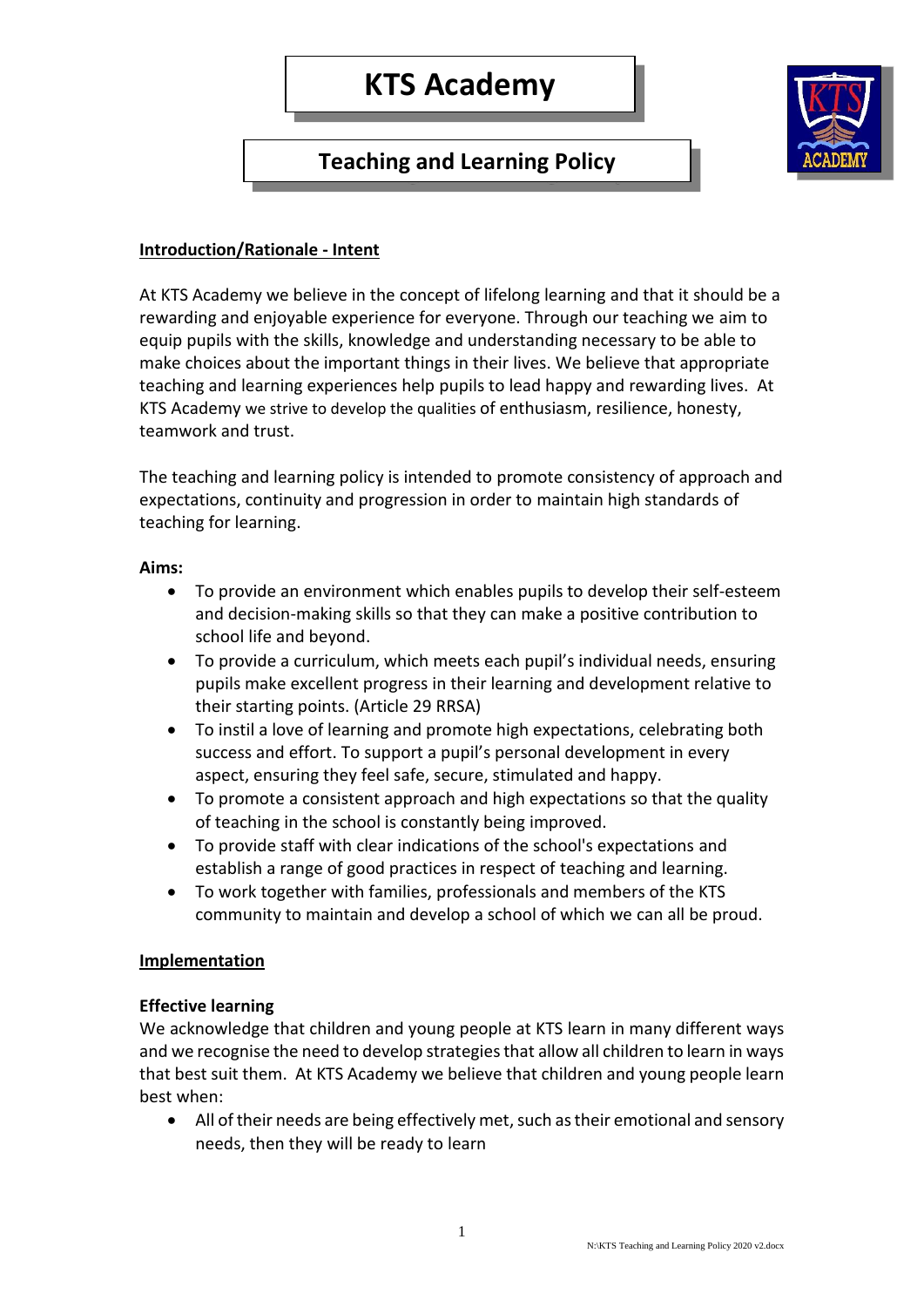

- Communication is clear and language simple with additional strategies such as visuals prompts and sign language
- Time is given to process and understand
- Knowledge and skills are learnt can be generalised across a range of contexts
- Learning styles are specific to an individual's needs and activities are differentiated
- Routines are familiar and are embedded within the school day, changes to routines are planned and prepared for
- There are opportunities to re-visit and repeat learning
- Support staff know pupils well and understand their needs and can adapt learning approaches as needed
- Learning can take place in a variety of environments and this can be flexible to motivate and engage learners

## **Effective Teaching**

When teaching we focus on motivating pupils and building on their skills, knowledge and understanding. We use either the pathway of the developmental or formal curriculum as our vehicle to do this. At KTS we use a range of resources, environments and teaching styles to provide a personalised curriculum.

We base teaching on our knowledge of the pupil's level of attainment. Our prime focus is to develop further their knowledge and skills. We strive to ensure that all tasks set are appropriate to each pupil's level of ability. When planning activities, we look to information and targets contained in the children's Educational Health Care Plans, Personal Goals and those provided by other professionals such as physiotherapy, occupational therapy and speech and language.

At KTS Academy we believe teachers teach most effectively when:

- Lesson objectives and outcomes are specific to the pupils and the activities that have been planned
- Good subject knowledge and appropriate pedagogies are understood and included in delivery of the curriculum pathways
- Information from other professionals is embedded in the delivery of the curriculum pathway
- High expectations of behaviour for learning alongside appropriate positive behaviour support strategies are used so that learning can take place
- High quality resources and specialist resources are used to enable a pupil to access an activity are planned for and used effectively
- Staff know the pupils well and have a good understanding of the barriers to learning and activities are differentiated accordingly
- Staff deployment is planned for and they are used effectively to deliver high quality teaching and learning
- Assessment and opportunities for reflection are used to inform future planning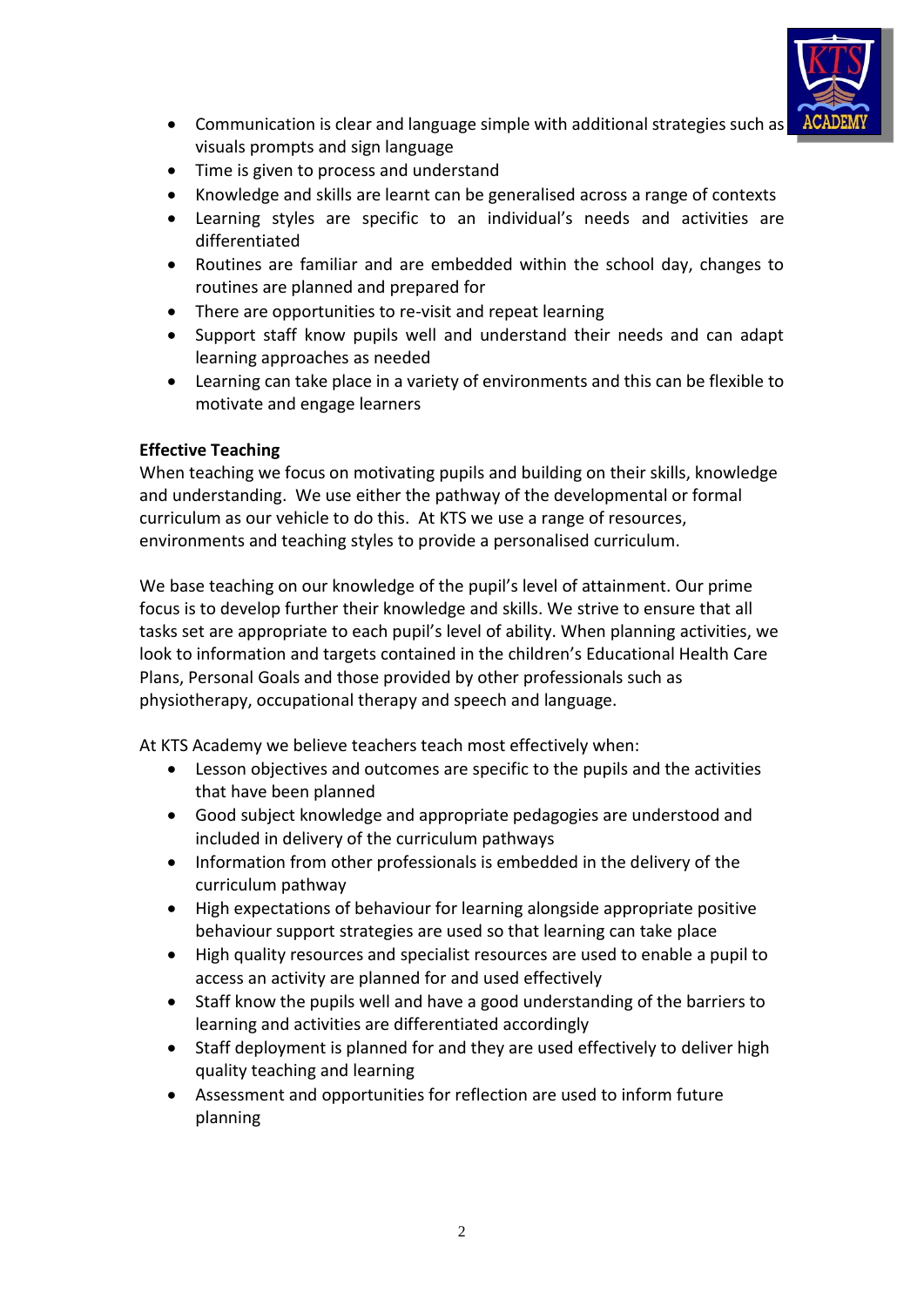

## **It is the responsibility of all staff to ensure:**

- Medium and short term planning is completed for each half term
- Bsquared progress is recorded each term
- assessment information informs further curriculum planning
- Pupil's personal goals are reviewed and written each term; alongside information from their EHCP, Bsquared assessments to be mastered and targets set by other professionals. These are shared with families termly.
- a progress overview is completed each half term in subject areas not covered by Bsquared (formal curriculum)
- all classwork is marked regularly according to the schools marking policy and written or verbal feedback given (formal) OR high quality observations are recorded across all areas of learning (developmental)

#### **Planning**

• Both the formal and developmental curriculum pathways at KTS Academy have a long-term planning document. Teachers use these and the curriculum documents to complete medium term plans specific to the needs of their class groups. This planning specifies which objectives are being taught and the activities that will be used to deliver them. They include plans for differentiation and teaching approaches which target a range of learning styles. Short term planning is the week on week timetable of activities and organisation such as a groups and staffing. Medium term planning is audited termly by the SLT team and short-term planning looked at during lesson 'drop ins'.

#### **Differentiation**

• All sessions at KTS on both curriculum pathways are differentiated to meet the individual needs of pupils with a wide range of barriers to learning. This may involve an alternative activity, a personalised timetable, a multisensory approach, group size, additional resources – the list of ways to differentiate is endless and is led by the staff knowing the needs of the pupils. Differentiation is detailed in medium term and weekly planning. Learning objectives and activities are specified for all differentiated teaching using pupils' initials or group names where pupils are working in small groups.

#### **Marking – Formal Curriculum**

We believe in the importance of feedback to pupils, as it is key to rewarding pupil progress and achievement. For those pupils on the formal curriculum this is often given verbally as the pupils are working. It gives pupils the opportunity to learn and develop. When written feedback is appropriate it is shared with pupils and is regular and purposeful.

#### **Observation – Developmental Curriculum**

Staff complete observations in each area of learning which include: description of what happened, how much support, how the pupil engaged, whether they selfinitiated the activity or needed prompting. They also identify which of the characteristics of effective learning were taking place. Teachers use this information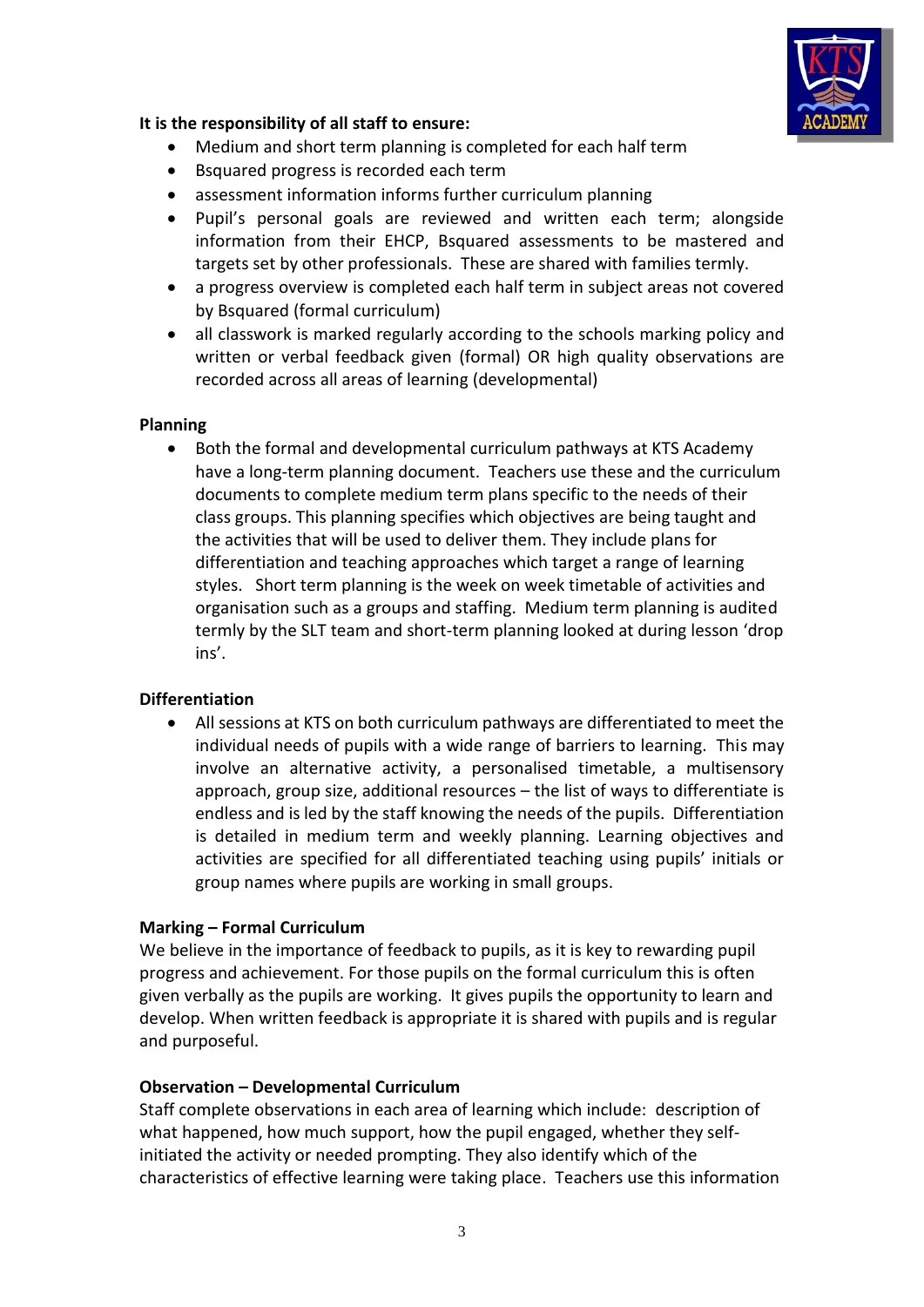

to inform the Bsquared assessments. In identifying the characteristic of effective learning, teachers will be able to see which activities engaged the children the most and therefore plan more activities like this in the future - extending the pupil's learning.

# **Learning Environment**

Teachers are responsible for providing a caring, supportive and stimulating learning environment in which all children are helped to reach their emotional and academic potential.

We believe there are positive effects on standards and motivation of pupils associated with the physical environment. Factors include the use of displays, music, the use of resources including ICT, and the consideration of pupil groupings in the physical layout of the room, whilst also considering the low stimulation environment preferred by some of our pupils with a diagnosis of Autism.

Teachers are responsible for ensuring a positive classroom ethos by:

- Promoting a calm working environment
- Focussing on the development of social skills and independence
- Establishing clear and familiar classroom routines
- Arranging furniture and space to create a safe, flexible learning environment
- Making sure the equipment is labelled and accessible to promote independent learning
- Creating where appropriate an individual learning space for those students who learn in this way
- Teaching, and expecting, children to respect and care for their environment
- Ensuring classrooms are tidy and free from clutter to promote a calm, productive learning environment
- Depending upon the needs of the learners providing an attractive reading area where, an environment to regulate sensory needs, areas for continuous provision and access to visuals to aid communication.

## **High expectations**

- All teachers establish positive working relationships with the children and young people. They treat them fairly and give them equal opportunity to take part in class activities.
- All teachers follow the school policy with regard to behaviour and classroom management. At KTS a positive approach is key to how we work with all of the pupils. Recognising and celebrating good behaviour and achievements is very important. Each class operates their own way of doing this that is dependent on the individual needs and understanding of the pupils.
- Classroom staff are deployed in a variety of ways. Sometimes they work with individual children or they may work with small groups. All classroom staff are involved in the delivery of the curriculum pathway and other programs throughout the school day.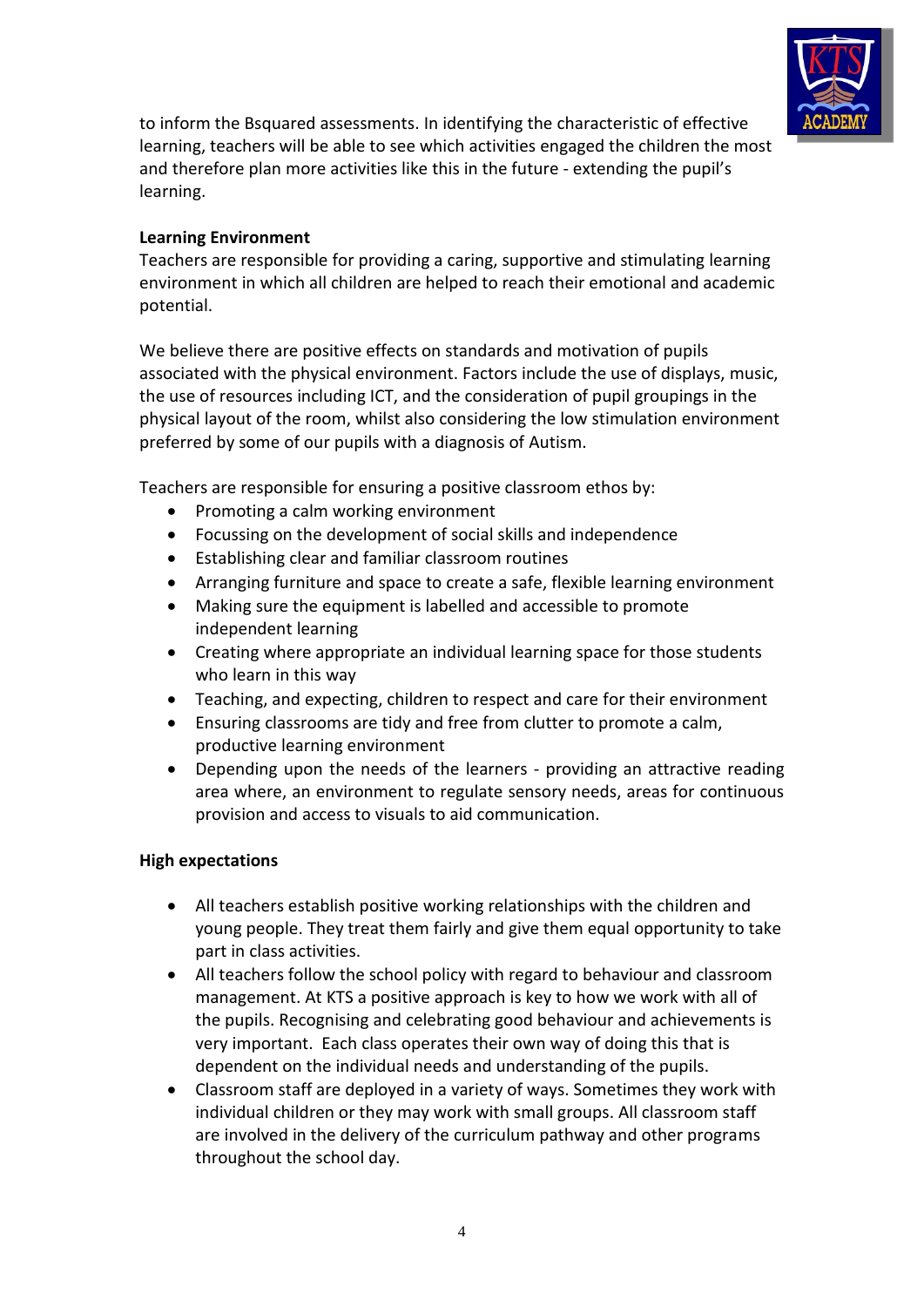

• All teachers reflect on their strengths and weaknesses and plan their professional development needs accordingly. We do all we can to support teachers in developing their skills, so that they can continually improve their practice.

# **Roles and Responsibilities of staff pupils, parents and the wider community**

## **Role of Governors**

Monitor the effectiveness of teaching and learning policies through the school selfreview processes. This includes the reports to governors, link governor learning walks, the SEF and the information shared in the Curriculum Standards Committee.

# **Role of Parents**

Our families have a fundamental role to play in helping their children to learn. We work hard to inform and support parents in how they can help further their children's learning and confidence at school. A family support group meet once a fortnight.

As children begin at KTS Academy they follow our transition process which gradually introduces the child to their new teacher and class and to the sort of experiences they will be having. Families will also have a home visit to get to know the class teacher.

Families receive a report at the end of the academic year and an education report for the EHCP annual review. Personal Goals and reviews are shared with families each term.

# **Monitoring and Evaluation - Impact**

- Curriculum Review, Subject development and long-term planning is monitored annually by the Deputy Head and Assistant Heads alongside the Subject Coordinator Teams.
- Medium term planning reviewed termly by Assistant Heads, Deputy Head and identified Subject Coordinators. In response to a specific school development plan focus curriculum subject co-ordinators may also take part. Feedback is shared with teachers – 'what went well' and 'even better if'.
- Learning walks and Lesson Drop Ins are carried out termly by Assistant Heads, Deputy Head and Curriculum Coordinators. Feedback is shared with teachers – 'what went well' and 'even better if'.
- Work scrutiny/review regularly by Assistant Heads, Deputy Head and Curriculum Coordinators. Feedback is shared with teachers – 'what went well' and 'even better if'.
- In school moderation opportunities take place within curriculum pathways. Annual moderation takes place with other special schools in the North East. Annual moderation in line with LA guidance also takes place.